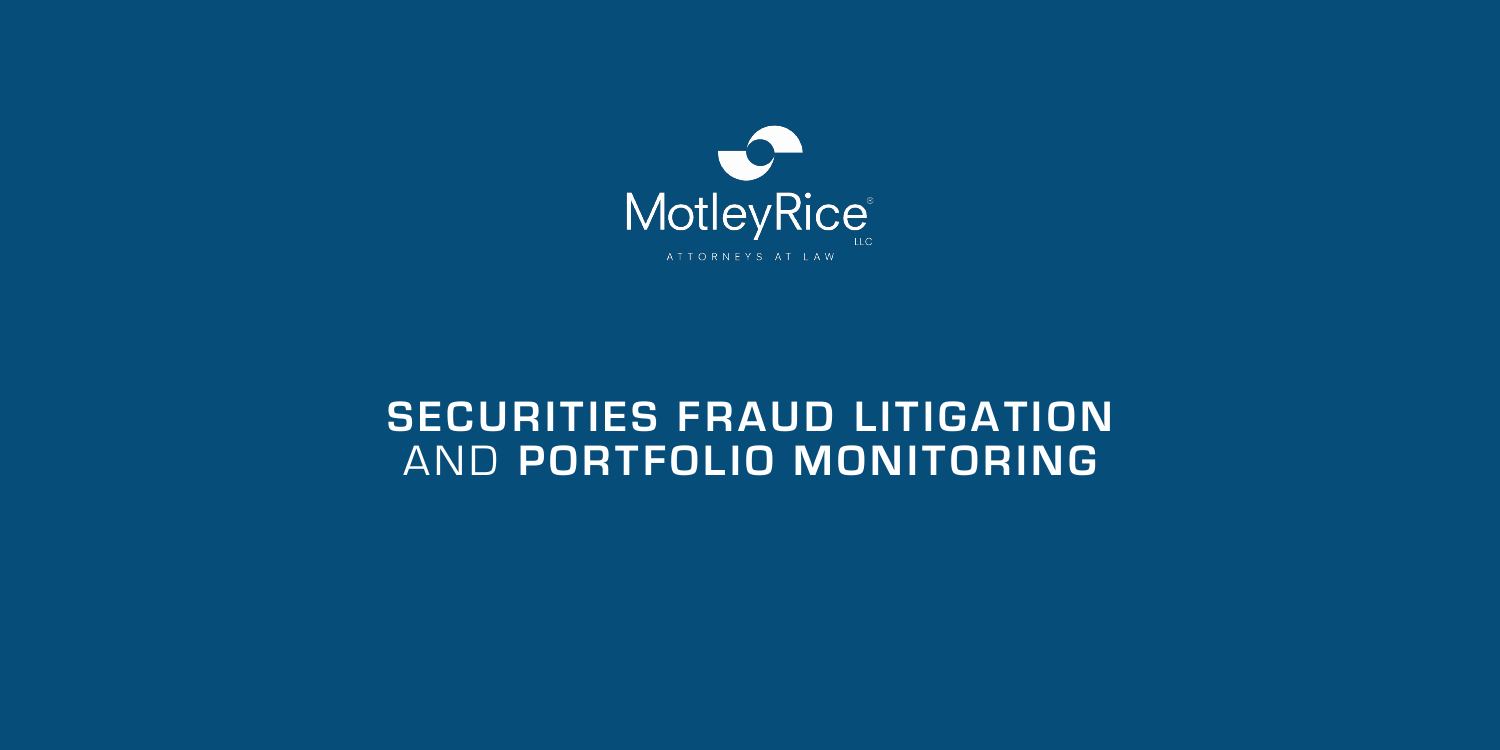# TRIAL **READY**. SERIOUS **RESOURCES**. INNOVATIVE **RESOLUTIONS**.

**INSTITUTIONAL INVESTORS UNIONS TRUSTEES WORKERS FAMILIES VETERANS CONSUMERS** 

PROUDLY REPRESENTING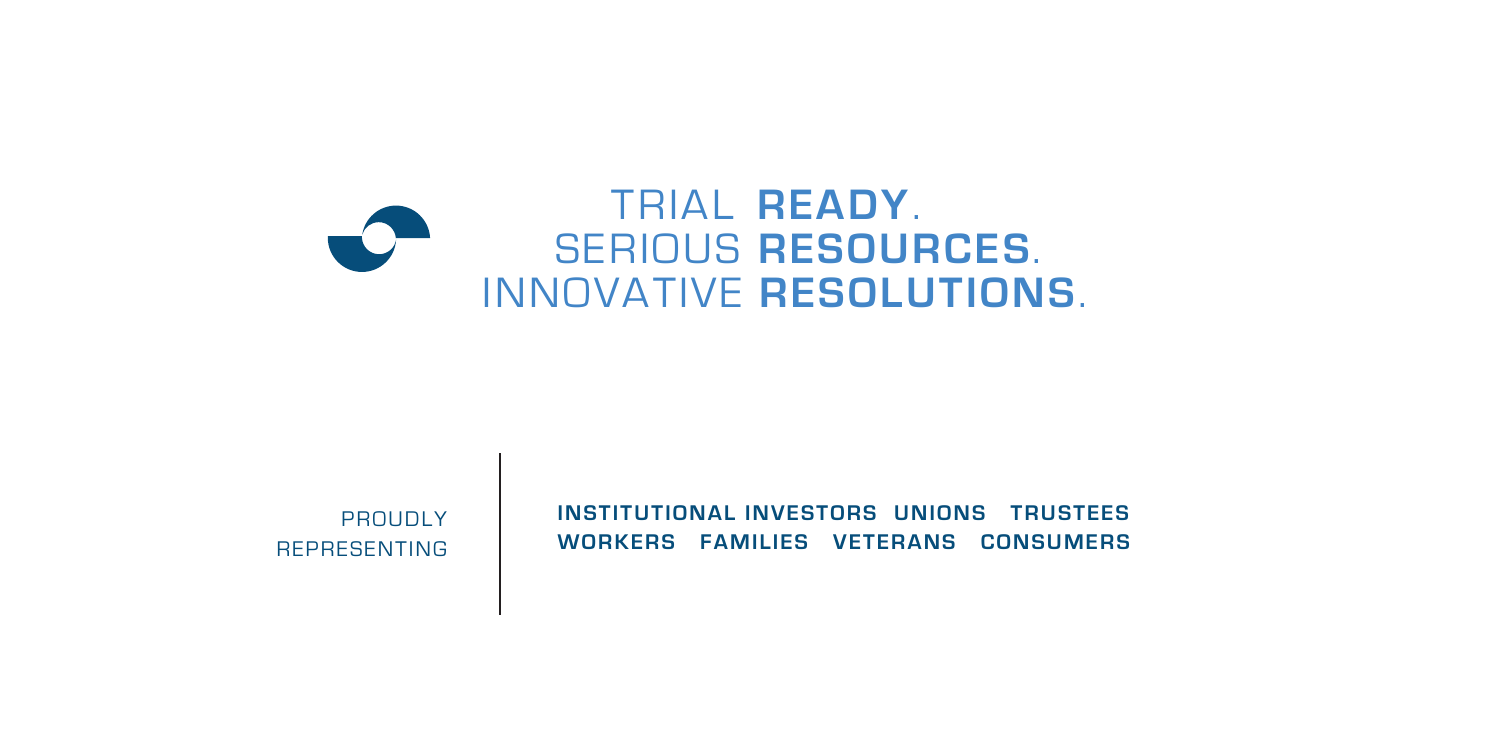• Advise on merits and loss recovery opportunities for class,

- Monitor securities portfolios
- opt-out, derivative, and non-US securities cases
- Evaluate complex financial cases at no charge
- 
- 

• Quarterly reporting on recent class cases and settlements

• Put our deep bench of trial lawyers to work for you litigating and resolving complex financial cases of all varieties

# WHAT WE DO FOR **INSTITUTIONAL INVESTORS**

Joe Rice and Ron Motley founded Motley Rice in 2003 with 50 other trial lawyers. Their focus was straightforward.

#### *If it means going to trial, we will.*

We will aggressively seek justice against defendants in every industry, including the financial sector. That's how our founders achieved the largest civil settlement in litigation history, the \$246 billion Master Settlement Agreement with tobacco companies. Many said it couldn't be done—our lawyers did it anyway.

Motley Rice has grown to become one of the nation's largest plaintiffs' law firms with 9 offices and 150 attorneys. We're fighting for the rights of investors, consumers, workers, and government entities, and we are currently lead counsel in the National Opioid Litigation.

Motley Rice brings diverse experience and tenacity to bear in its securities fraud and complex financial cases. Securities cases do not go to trial often, but our attorneys do. We prepare every case as if it will go to trial.

We have a track record of successfully resolving some of the most complex and high stakes civil litigation in the country, resulting in billions of dollars of settlements and jury awards.

*Let us apply our courtroom and negotiation experience to recover plan asset losses due to complex financial fraud.*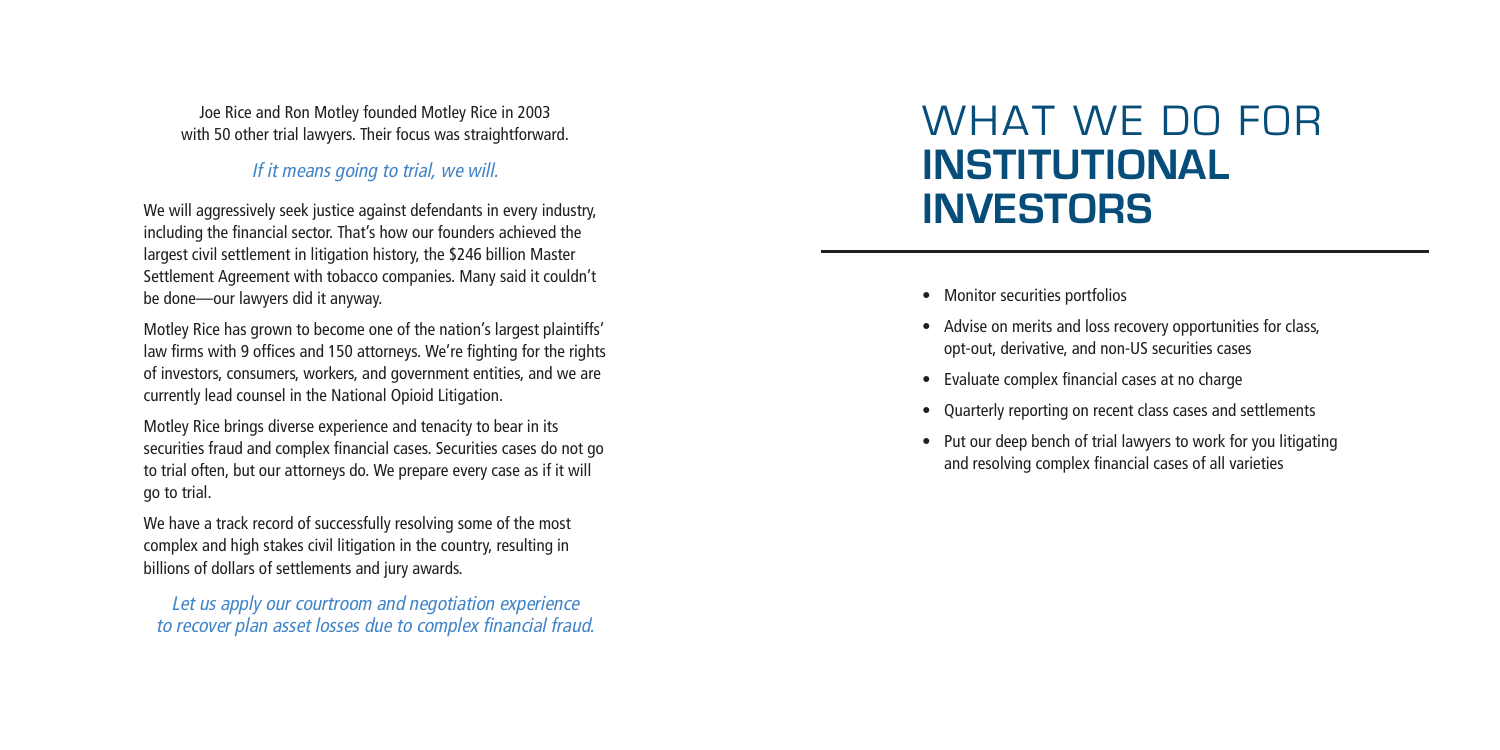#### **Motley Rice attorneys have held numerous leading roles in impact litigation, including:**

- Co-lead negotiator of the **largest civil class action settlement in U.S. history**  with recovery exceeding **\$10 billion** and counting *IN RE OIL SPILL BY THE OIL RIG "DEEPWATER HORIZON" IN THE GULF OF MEXICO ON APRIL 20, 2010*
- One of the Lead Settlement Negotiators of the **largest auto-related consumer class action in U.S. history** *IN RE VOLKSWAGEN "CLEAN DIESEL" MARKETING, SALES PRACTICES, AND PRODUCTS LIABILITY LITIGATION*
- Co-lead trial counsel for **\$1.15 billion verdict** on behalf of several municipalities *THE PEOPLE OF THE STATE OF CALIFORNIA V. ATLANTIC RICHFIELD COMPANY, ET AL*
- Leading role in negotiating the **largest civil settlement in U.S. history** resulting in a **\$246 billion settlement** *MASTER SETTLEMENT AGREEMENT WITH BIG TOBACCO*
- Opioids MDL Co-lead Counsel and Negotiating Committee for 1700+ plaintiffs; Counsel for 40+ state and local governments; Lead litigation and trial counsel for the first to file complaints in current litigation
- Hold current leadership roles in 30+ large scale complex litigation in cases spanning the country
- Created settlement frameworks for entire litigation classes

# NATIONAL **RECOGNITION**











**15 Motley Rice attorneys listed in**  *Lawdragon 500 Plaintiff Financial Lawyers*  2021 • 2020 • 2019

**34 Motley Rice attorneys recognized in Super Lawyers lists**

#### **Securities Class Action Services Top 50** *Institutional Shareholder*

*Services* 2017 • 2016 • 2015 • 2014 2011 • 2010 • 2009

#### "**Best Law Firm** "

*U.S. News – Best Lawyers®* 2021 Hartford, CT Metro ranked Tier 1 in Banking/Finance

**Nationally ranked** in Mass tort litigation / class actions–plaintiffs 2022 • 2021 • 2020 • 2019 • 2018 2017 • 2016 • 2015 • 2014 • 2013 2012 • 2011 • 2010

**2022 Plaintiff Firm of the Year 2022 Impact Case Award:** *Twitter Benchmark Litigation*



**Practice Group of the Year** *Law360* 2021 Securities 2021 • 2020 • 2019 • 2015 Product Liability 2018 Consumer Protection



#### *The Legal 500 United States*

**Litigation editions** Product liability, mass tort and class action - plaintiff: TIER 1 2021 • 2020 • 2019 • 2018 • 2017 2016 • 2015 • 2014 • 2013 • 2012



# 2011 • 2009 • 2007 "**Elite Trial Lawyers** "

*The National Law Journal Law Firm of the Year* 2021 Government Representation 2021 Mass Torts | Pharmaceuticals 2020 Insurance Liability 2019 Bankruptcy Law



#### **Chambers USA**

2021 Product Liability: Plaintiffs – Nationwide, Band 1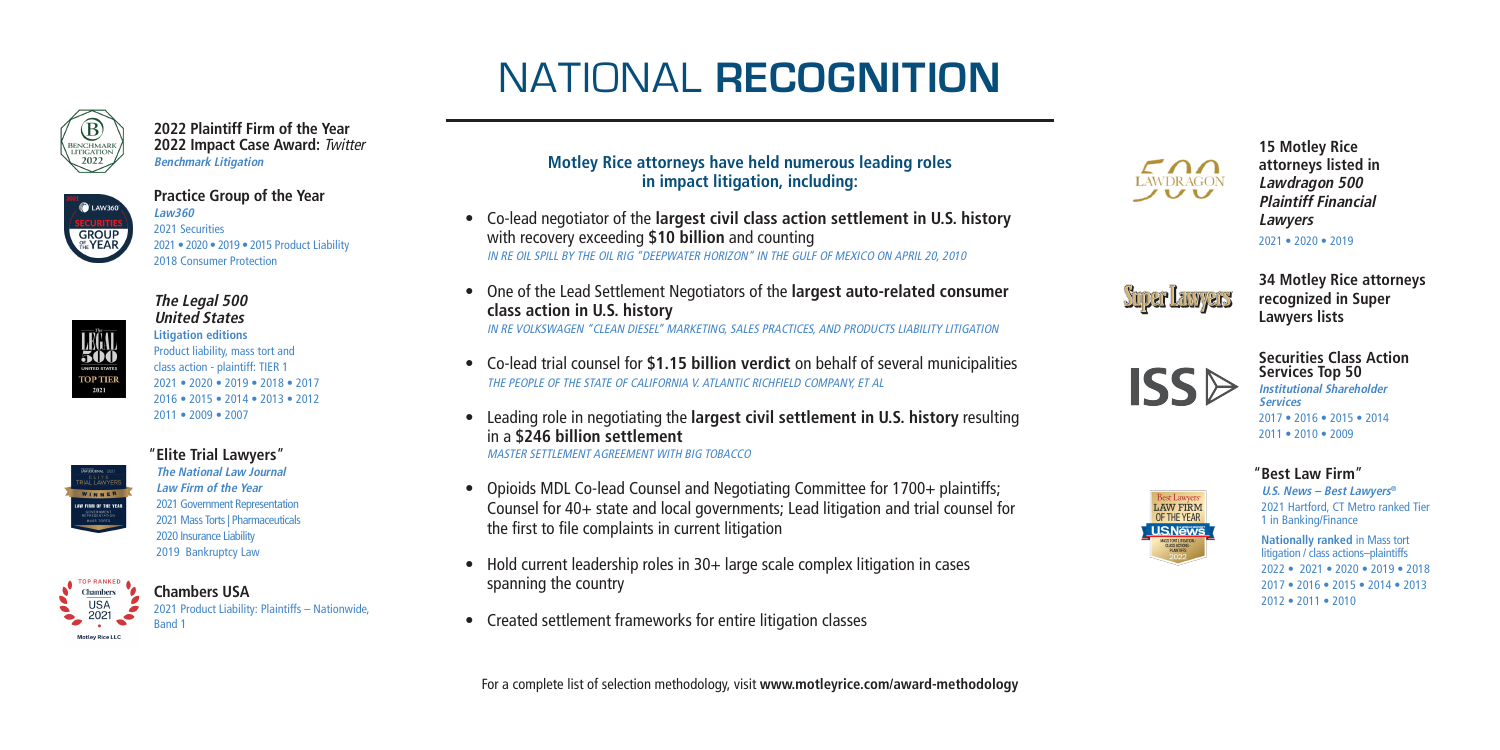**Motley Rice represents investors who have suffered significant financial losses from the purchase of stocks, bonds, and complex financial instruments**

**Whether you are an industry giant or a small fund, whether your loss was caused by fraud, market manipulation, or breach of contract, we can help recover fund value.**

REPRESENTING:

**STATE AND MUNICIPAL PENSION FUNDS**

**HEDGE FUNDS**

*ALASKA ELECTRICAL PENSION FUND V. PHARMACIA*   $ISOL.$ 

**FOREIGN INSTITUTIONAL INVESTORS**

**FAMILY OFFICES**

**MUTUAL FUNDS**

**UNION PENSION FUNDS**

**INDIVIDUAL INVESTORS**

*MINNEAPOLIS FIREFIGHTERS' RELIEF ASS'N V. IC, INC.* 

*CITY OF BROCKTON RETIREMENT SYSTEM V. AVON INC.* 

**MORE THAN \$1 BILLION** IN AGGREGATE RECOVERIES **MORE THAN 50** LEAD OR CO-LEAD POSITIONS IN SECURITIES FRAUD CLASS ACTIONS SINCE 2006

# **NOTABLE** SECURITIES CLASS ACTION LITIGATION

*pending court approval IN RE TWTTER INC. SECURITIES LITIGATION*

| \$809.5 million recovery<br>pending court approval |
|----------------------------------------------------|
| \$164 million recovery                             |
| \$140 million recovery IN RE BARR                  |
| \$131 million recovery <b>BENNETT V.</b>           |
| \$85 million recovery                              |
| \$62 million recovery                              |
| \$60 million recovery HILL V. STAT                 |
| \$57 million recovery IN RE HEWL                   |
| \$50 million recovery KBC ASSET                    |
|                                                    |

**\$140 million** recovery *IN RE BARRICK GOLD SECURITIES LITIGATION* 

 $SPRINT$  *NEXTEL CORP.* 

**\$60 million** recovery *HILL V. STATE STREET CORP.* 

**\$57 million** recovery *IN RE HEWLETT-PACKARD CO. SECURITIES LITIGATION*

**MANAGEMENT NV V. 3D SYSTEMS CORP.**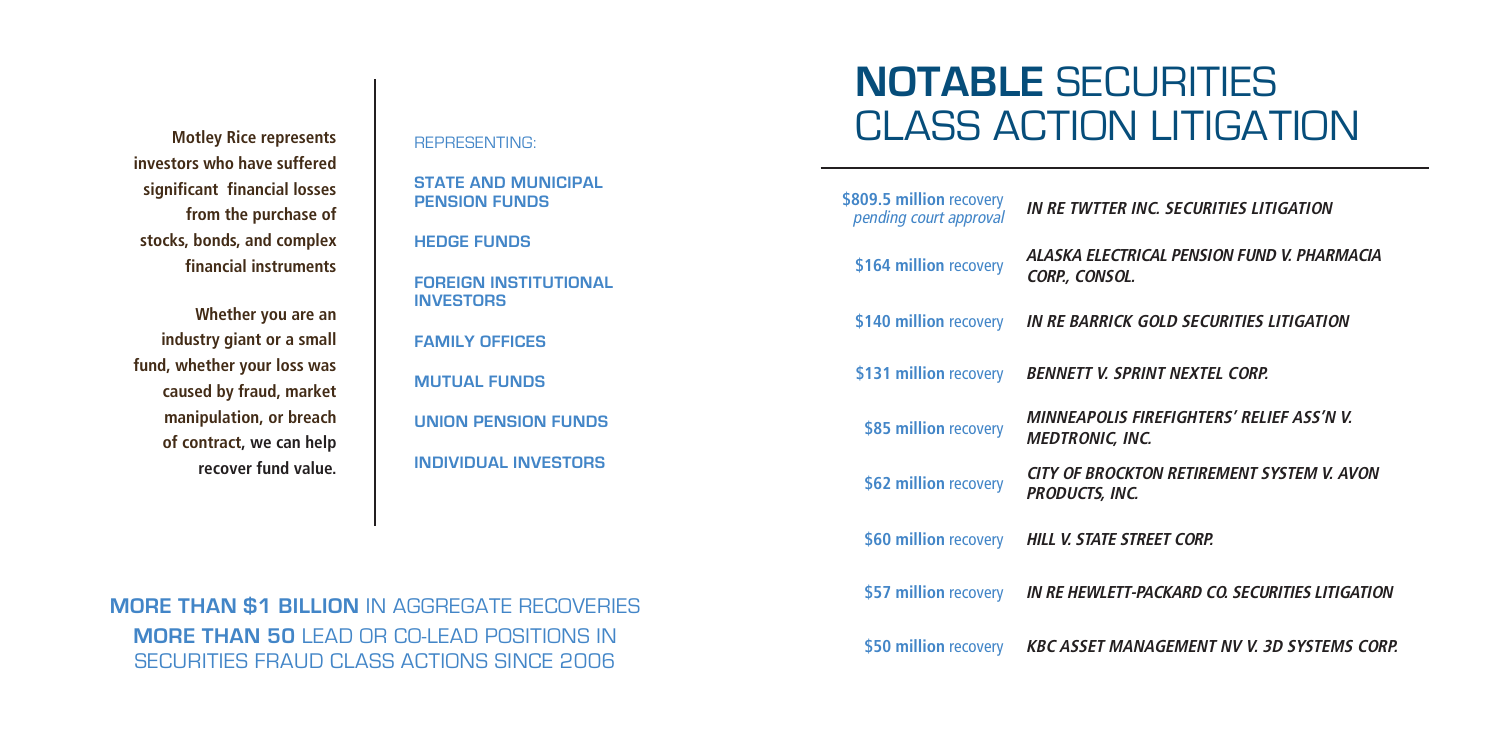- **• Helps institutional investors fulfill their fiduciary duties**
- **• Serves as an asset recovery tool**
- **• Enables clients to make informed decisions about losses caused by fraud**
- **• Helps clients protect their investment assets proactively rather than reactively**
- **• Monitors both US and foreign securities actions**

OUR PORTFOLIO MONITORING **SERVICE**

Our portfolio monitoring service is designed to tell investors how pending securities class actions affect them, when settlement funds are available and how to seek a distribution from the settlement fund if they are eligible.

Our goal is not to suggest an investor take legal action in every instance of suspected wrongdoing but to provide the factual and legal insight needed to make informed decisions regarding their legal options.

Motley Rice will advise only on cases that matter to our client. We analyze the loss, the merits of the case involved and whether the client serving as lead plaintiff will make a difference.

# PORTFOLIO MONITORING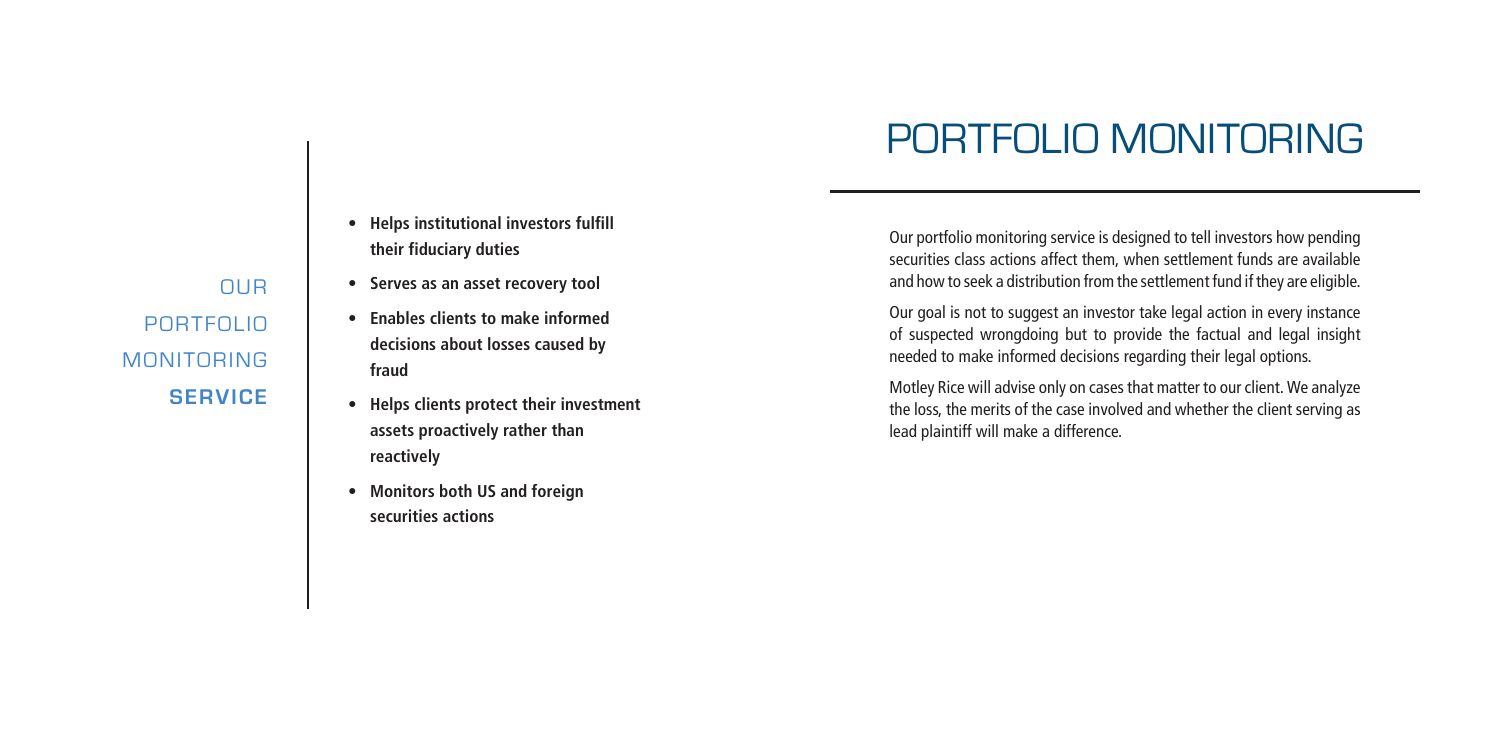"ONE SIZE" **DOES NOT ALWAYS**  "FIT ALL" **INVESTORS** 

**It is a mistake to assume that securities fraud cases are only about class actions. Sometimes a class case will protect your interests. Sometimes it won't.**

**Motley Rice's goal is to provide you with the factual and legal insight needed to evaluate how best to protect your interests and maximize your asset recovery opportunity.** 

# THE **VALUE** OF OPTING OUT

Motley Rice advises institutional investors on when to consider opting out of pending class actions in favor of initiating their own direct actions against the same defendant. In certain cases, opt-out litigation may provide significant benefits, which could include:

- 
- Recovering a significant premium over the class action;<br>• Bringing suit to recover losses from alternative investments, such as an unregistered debt, or any security not included in the class action;
- Collecting any recovery in a significantly shorter time frame than the class action;
- Incorporating additional legal claims not available in securities class actions;
- Exercising greater control over the litigation, including the time period covered, the claims included, the forum chosen, and the settlement terms; and
- Negotiating on a private, confidential basis an agreement tolling the statute of limitations for claims and achieving a recovery without resorting to filing a complaint.